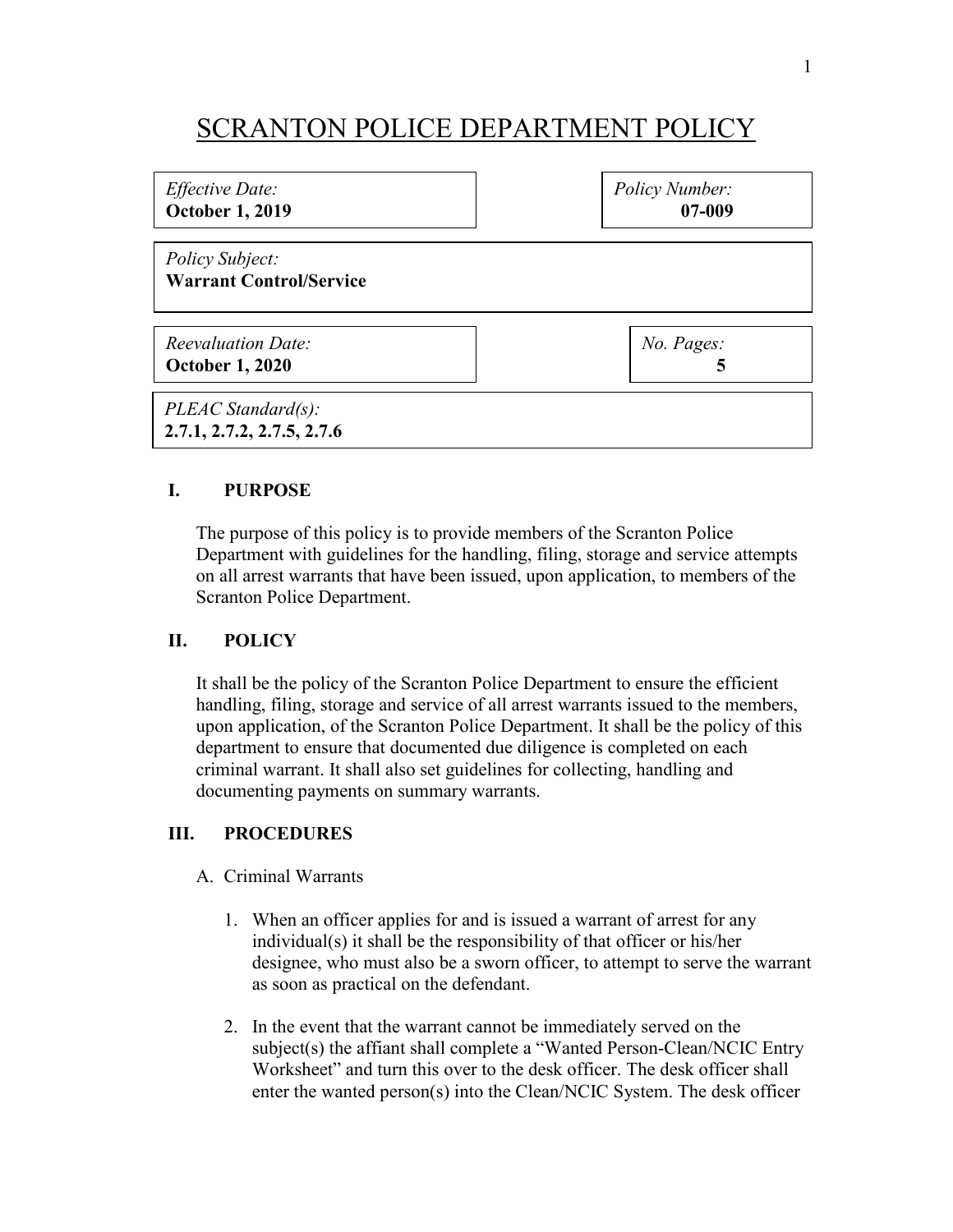shall also attach a Warrant Service Attempt Form (SPD 08-011) to the back of the warrant, and the criminal warrant shall be placed in the box at the patrol desk area labeled "New Criminal Warrants".

- 3. The Administrative Assistant to the Captain shall be the administrator of the criminal warrants tracking system. He/she shall maintain the criminal warrants files and the criminal warrants database.
	- a. The criminal warrant database computer file shall be a "read only" file for everyone except for the Administrative Assistant to the Captain and the Captain (access from "Warrant" folder on F550 server). No changes can be made to this computer database by any other individual. The Administrative Assistant to the Captain shall be responsible for updating this database and filing/auditing new, as well as existing, criminal warrants in the criminal warrants drawer on a daily basis.
	- b. The warrant database will include:
		- 1) Name of defendant
		- 2) Date of birth of defendant
		- 3) Charges
		- 4) Officer who obtained the warrant
		- 5) Date of warrant
		- 6) Date of last attempt/service
		- 7) Magistrate who issued the warrant
		- 8) Docket number
		- 9) Status
		- 10) Reference number
- 4. When an officer is listed as an affiant on any criminal warrant it shall be that officer's responsibility to ensure that due diligence is accomplished for that warrant.
- 5. The affiant on the criminal warrant shall make every effort, using all available tools and resources, to serve the criminal warrant on the wanted person. **The affiant shall attempt warrant service on all of the warrants in which he/she is listed as an affiant as many times as possible, but no less than once per month, until the warrant is successfully served on the wanted person.**
- 6. Whenever an officer attempts to serve **any** criminal warrant in which **any** Scranton Police Officer is an affiant, he/she shall document this warrant service attempt on the Warrant Service Attempt Form (SPD 08-011) which is attached to the back of the criminal warrant. Information recorded on the form includes:
	- a. Date and time of service or attempted service;
	- b. Name of officer(s) executing/attempting service;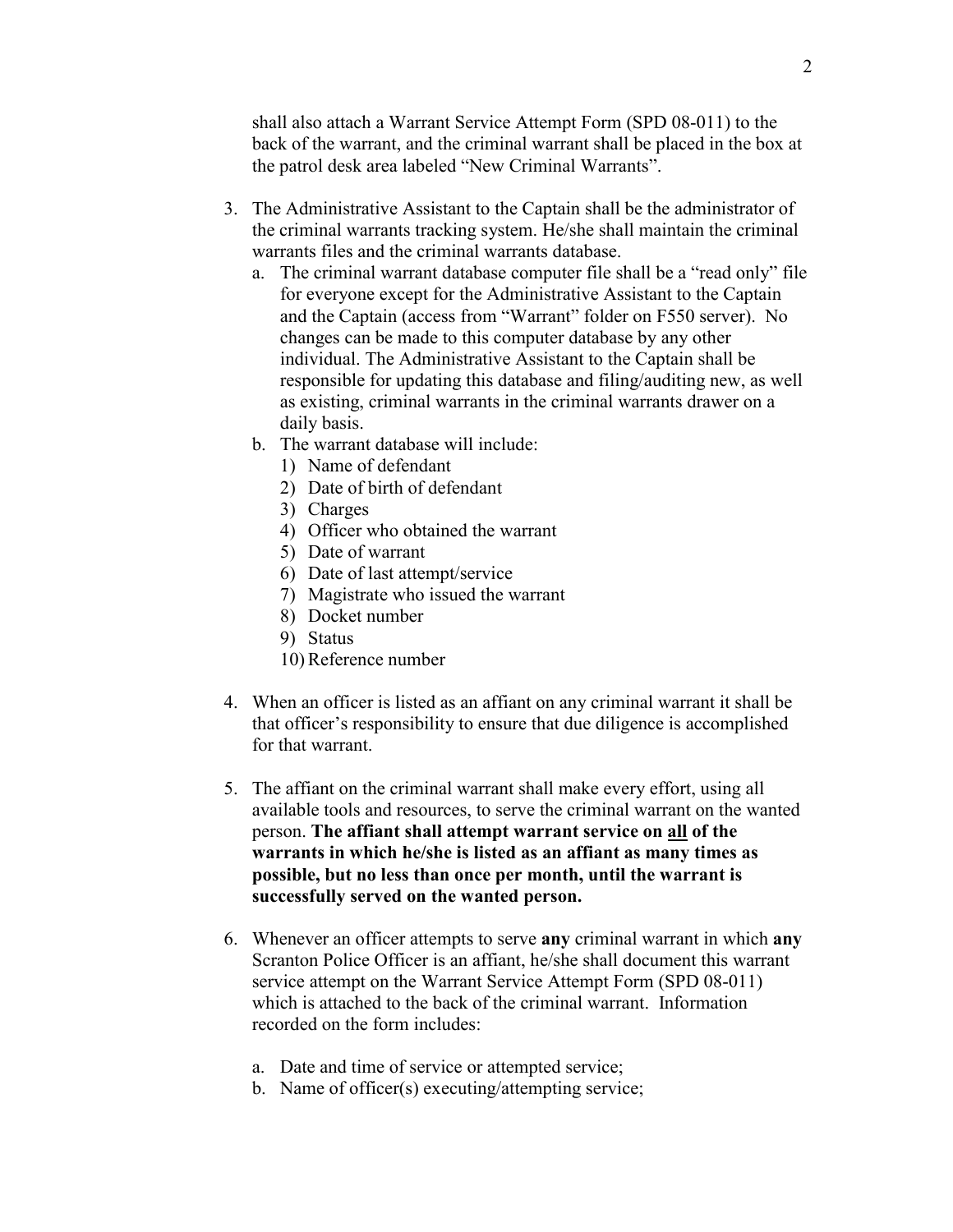- c. Name of person on whom the legal process was served/executed;
- d. Method of service/reason for non-service; and
- e. Address of service/attempt.
- 7. Every officer, who is an affiant on an active warrant, shall maintain a Criminal Warrant Service Log (SPD Form 08-044)*.* This log documents all the officer's warrants and their current status as well as the offender's name, primary charge, issuing officer's name, last service attempt, and date warrant served.
- 8. The officer shall submit an updated Criminal Warrant Service Log (master log) to a Patrol Lieutenant or Detective Sergeant no later than the **first day of every month**.
- 9. When a criminal warrant is served, the officer serving the warrant shall sign the warrant (indicating service) and notify the desk officer that the warrant has been served. The desk officer shall immediately remove the wanted person from the Clean/NCIC system.
- 10. The warrant shall not be considered served until the suspect is in the custody of the Scranton Police Department. The warrant shall remain in NCIC until then.
- 11. When a **criminal warrant is served** it shall be the responsibility of the officer serving the warrant to place a **copy** of the face sheet of the served criminal warrant in the box behind the patrol desk labeled "served criminal warrants".
- 12. The arresting officer shall forward the Warrant Service Attempt Form (SPD 08-011) (which was attached to the back of the warrant) to Central Records.
- 13. The arresting officer shall complete a **supplemental report to the original case report** which resulted in the issuance of the criminal warrant or complete an initial report if the warrant is from an outside agency. The narrative shall document the warrant service and indicate the current custody status of the defendant, the exact charges that the warrant was issued for, and the circumstances which led to the warrant being served on the wanted subject.
- 14. When any officer request the desk officer to check an individual(s) for criminal warrants, the **desk officer shall** be responsible for checking the subjects name in the computerized warrant database file, as well as the "new criminal warrants" and "served criminal warrants" box behind the patrol desk.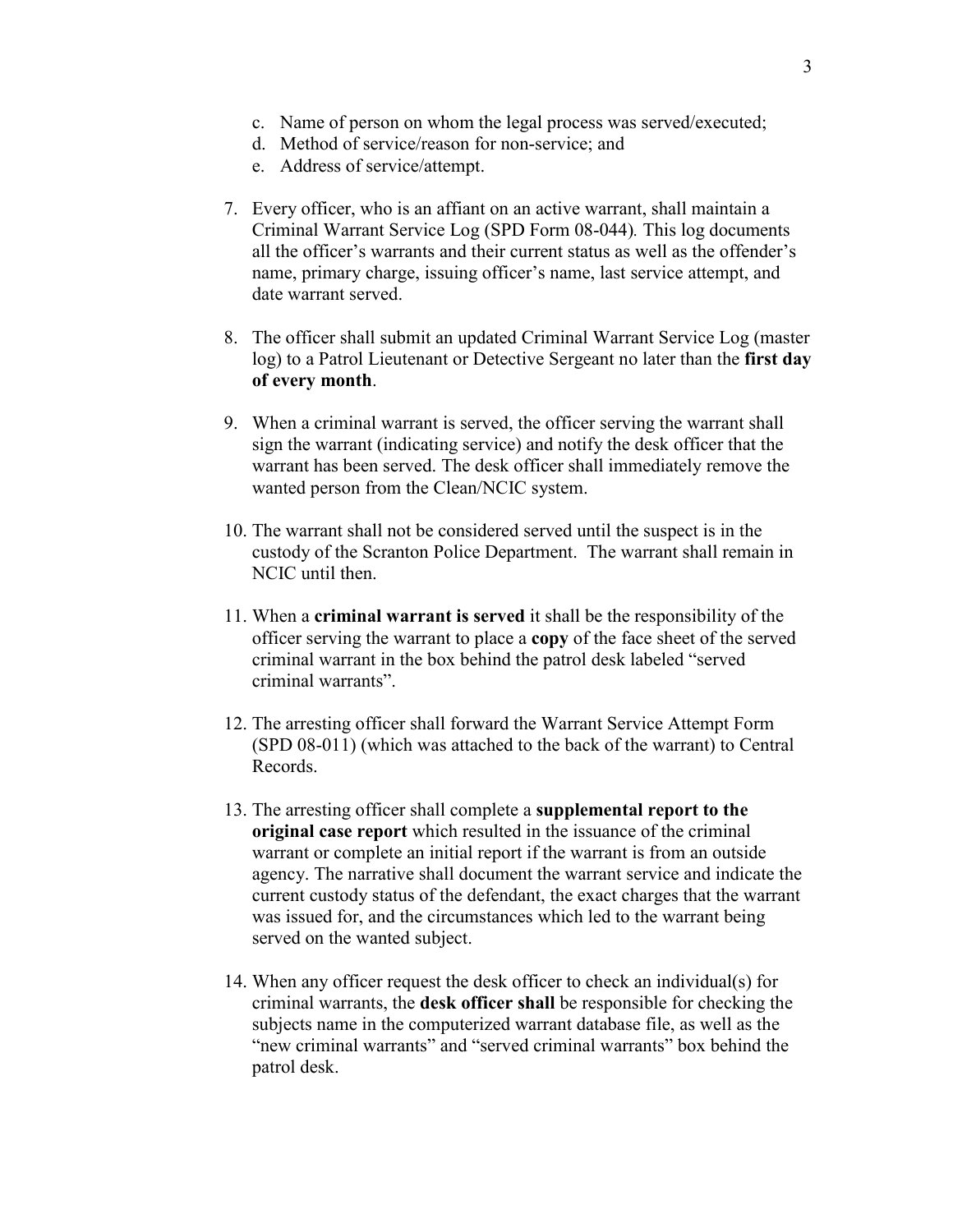- B. When a defendant has been arrested with a warrant outside the judicial district of issuance, the defendant shall be afforded the right to be taken without unnecessary delay to the proper issuing authority where the arrest occurred for the purpose of a posting bail. A defendant may waive his/her right to post bail. If that right is waived, the officer shall complete Waiver of Rule 517 Rules of Criminal Procedure (SPD Form 08-034) and forward the form to Central Records.
- C. When a defendant has been arrested with a warrant from an agency outside of Pennsylvania, a criminal complaint will be prepared charging the fugitive with 42 Pa. C.S. 9134. This charge will be on a separate criminal complaint from all other charges involved. An affidavit of probable cause will accompany the criminal complaint. The defendant will then be brought for arraignment on the fugitive from justice charge.
- D. Summary Warrants
	- 1. When an officer serves a summary traffic/non-traffic warrant on the individual listed as the defendant on the warrant, the officer shall sign the warrant (indicating service) and notify the desk officer that the warrant has been served.
	- 2. When an officer is accepting full or partial payments for fines that are listed on a summary traffic/non-traffic warrant, the officer shall use the Scranton Police Department "money collection envelopes".
	- 3. All the required data shall be entered on the defendant's copy, police copy and magistrate's portions of the envelope.
	- 4. The officer shall place (witnessed by a supervisor) the money into the envelope and:
		- a. Give the defendant a receipt for the payment (top portion of envelope).
		- b. Detach the Police Copy (middle portion of envelope) and attach this to a copy of the arrest warrant. Both the police receipt and the **copy** of the warrant (stapled together) shall be forwarded to Central Records.
		- c. The envelope containing the monies shall be placed into the "magistrate's money box" at the police desk along with the original copy of the warrant that the money was applied to.
	- 5. A case report shall be completed by the arresting officer. The report shall document exactly what each warrant was for, the current custody status of the defendant and the circumstances which led to the warrant being served on the wanted person.
	- 6. When any monies are collected and applied towards a fine, the officer shall indicate in his/her report the exact amount of money that was collected as payment for said fine.